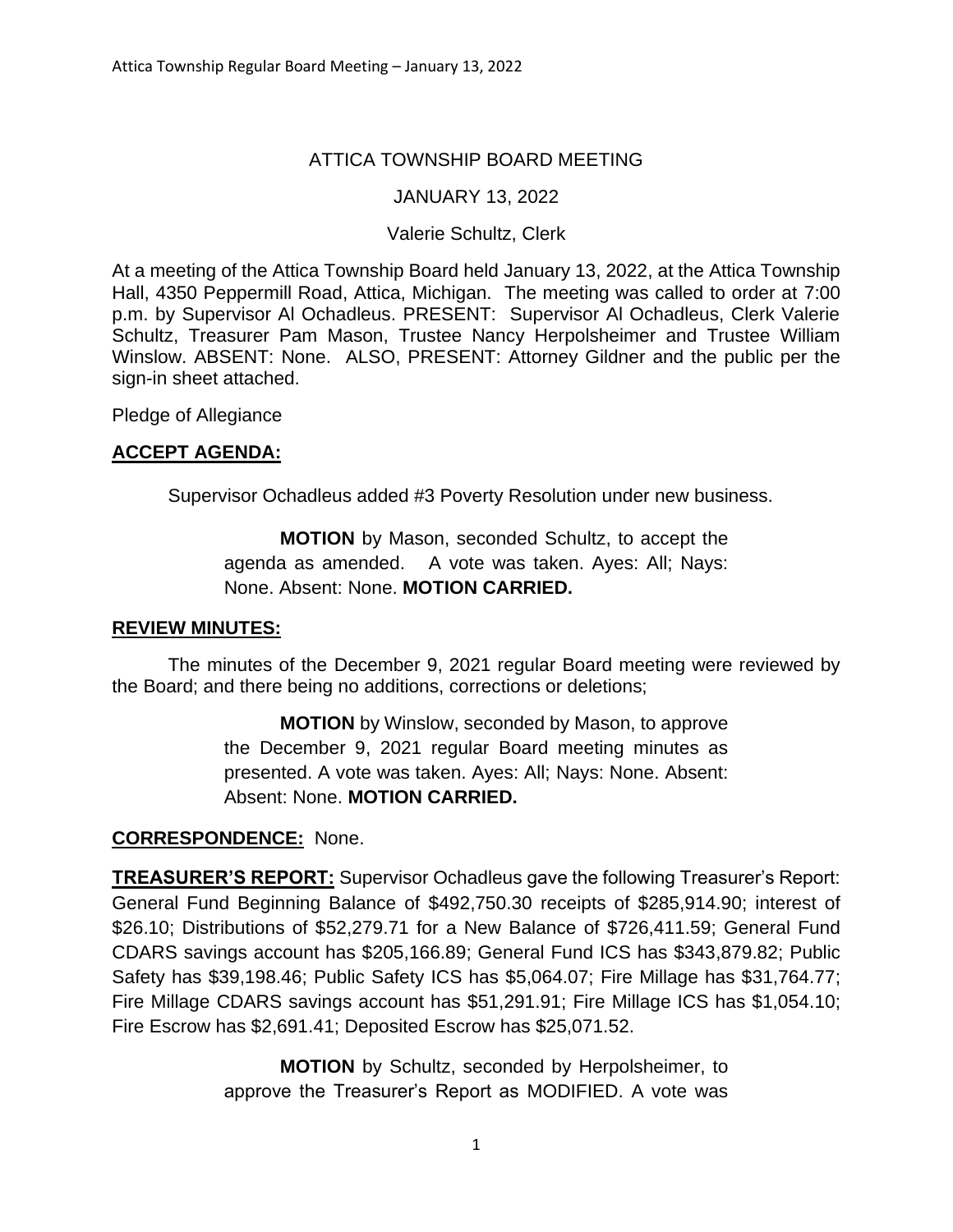taken. Ayes: All; Nays: None. Absent: None. **MOTION CARRIED.**

### **POLICE REPORT:**

Supervisor Ochadleus gave the following police report: there were 105 calls received in the month of October, with 54 of the calls handled by the Township police.

**PUBLIC TIME:** None.

**OLD BUSINESS:** None.

#### **NEW BUSINESS:**

### **1. Deerfield Disposal/Waste Management:**

Supervisor Ochadleus informed the Board that Waste Management has purchased the residential and commercial waste services of Deerfield Disposal.

### **2. Accept the Planning Commissions Annual Report:**

**MOTION** by Herpolsheimer, seconded Winslow, to accept the Planning Commission Annual Report for the year 2021. A vote was taken. Ayes: All; Nays: None. Absent: None. **MOTION CARRIED.**

#### **3. Poverty Resolution**

**MOTION** by Schultz, seconded by Mason, to adopt a resolution that the applicant must have an annual income that does not exceed 133% of the federal poverty income standards as defined and determined annually by the United States Department of Health and Human Services (see attached). A vote was taken Ayes: all; Nays: None. Absent: None. **MOTION CARRIED.**

#### **COMMITTEE REPORTS:**

- 1. FIRE: None.
- 2. PARK: None.
- 3. PLANNING BOARD: Zoning Administrator Lemons reported:
	- a. The Planning Commission meeting is January 27, 2022
	- b. There will be a Public Hearing to adopt the Master Plan